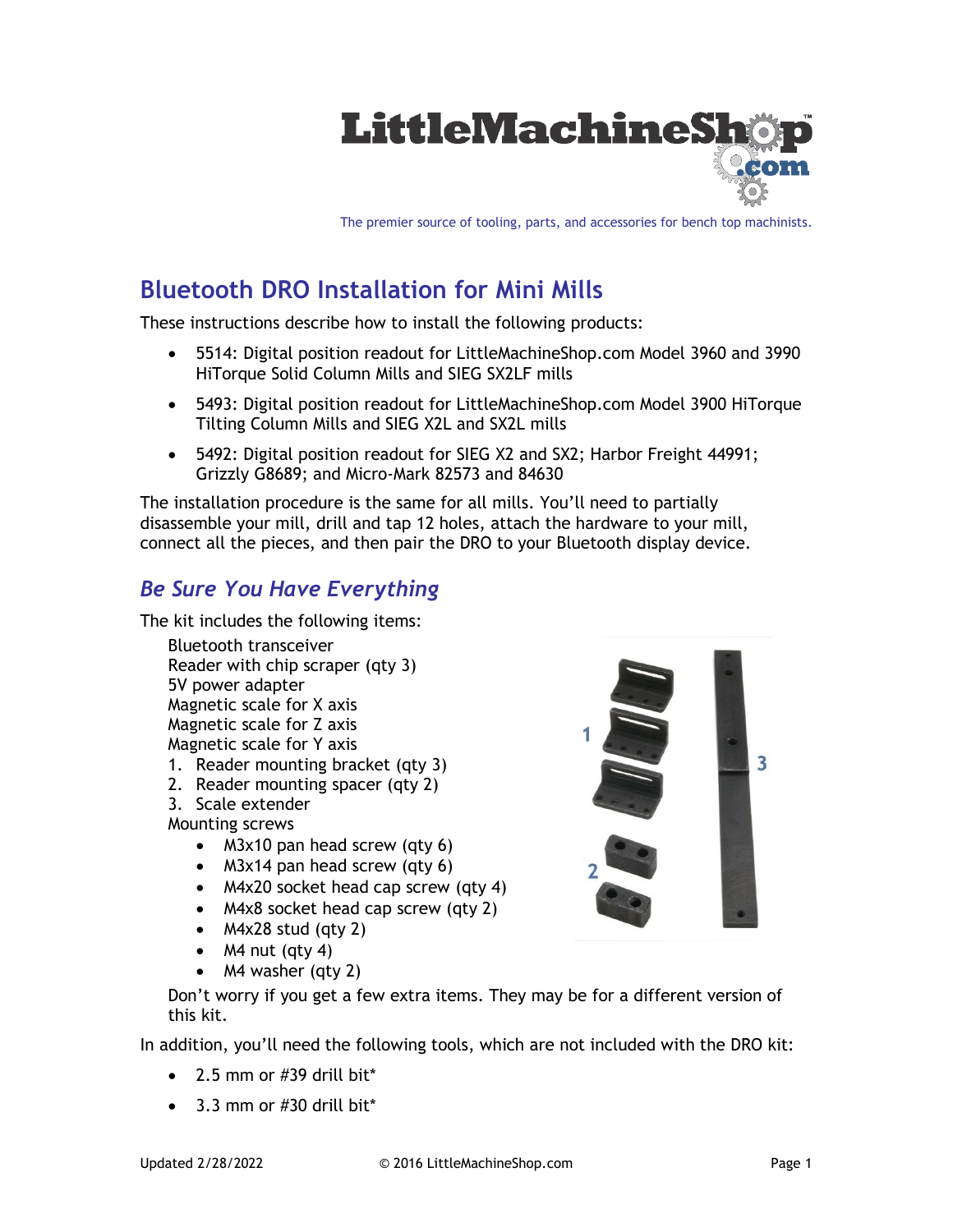- M3x0.5 thread-cutting tap\*
- M4x0.7 thread-cutting tap\*
- 2.5 mm hex key wrench
- PH 1 Phillips screwdriver

\*These tools are available as a kit (PN 5820) from LittleMachineShop.com

#### *Install the X-Axis Scale and Reader*

Scales come in different lengths for different models of mini mills.

#### **X-Axis Dimension Table**

| Machine                                | X Scale<br>Length |           | Dimension E   Dimension L | SIEG Model |
|----------------------------------------|-------------------|-----------|---------------------------|------------|
| Most Mini Mills with tilting<br>column | 290 mm            | $42.5$ mm | 300 mm                    | X2/SX2     |
| LMS 3900 Mini Mill                     | 360 mm            | 45 mm     | 370 mm                    | X2L/SX2L   |
| LMS Solid Column Mini Mills            | 360 mm            | 45 mm     | 370 mm                    | X2D/SX2LF  |

Follow these steps to install the scale and reader for the X-axis.

- 1. Remove the retainer that attaches the chip guard bellows to the back of the mill table. Two screws hold the retainer in place; remove the screws and the retainer and set them aside.
- 2. Remove the column assembly. Three or four bolts hold the column in place; remove the bolts and then carefully lay the column head down. *(Caution! The column assembly on a mini mill weighs about 60 pounds, so you might want to have a friend help you with this step.)*
- 3. Clean the back side of the mill table and the saddle to remove all chips and oil.
- 4. On the back side of the mill table, mark two hole locations as shown below.



- 5. Drill and tap the two holes M3 to a depth of 8 mm (0.3 in). Use a 2.5 mm or #39 tap drill and an M3x0.5 metric tap.
- 6. On the back of the saddle, mark two hole locations as shown below.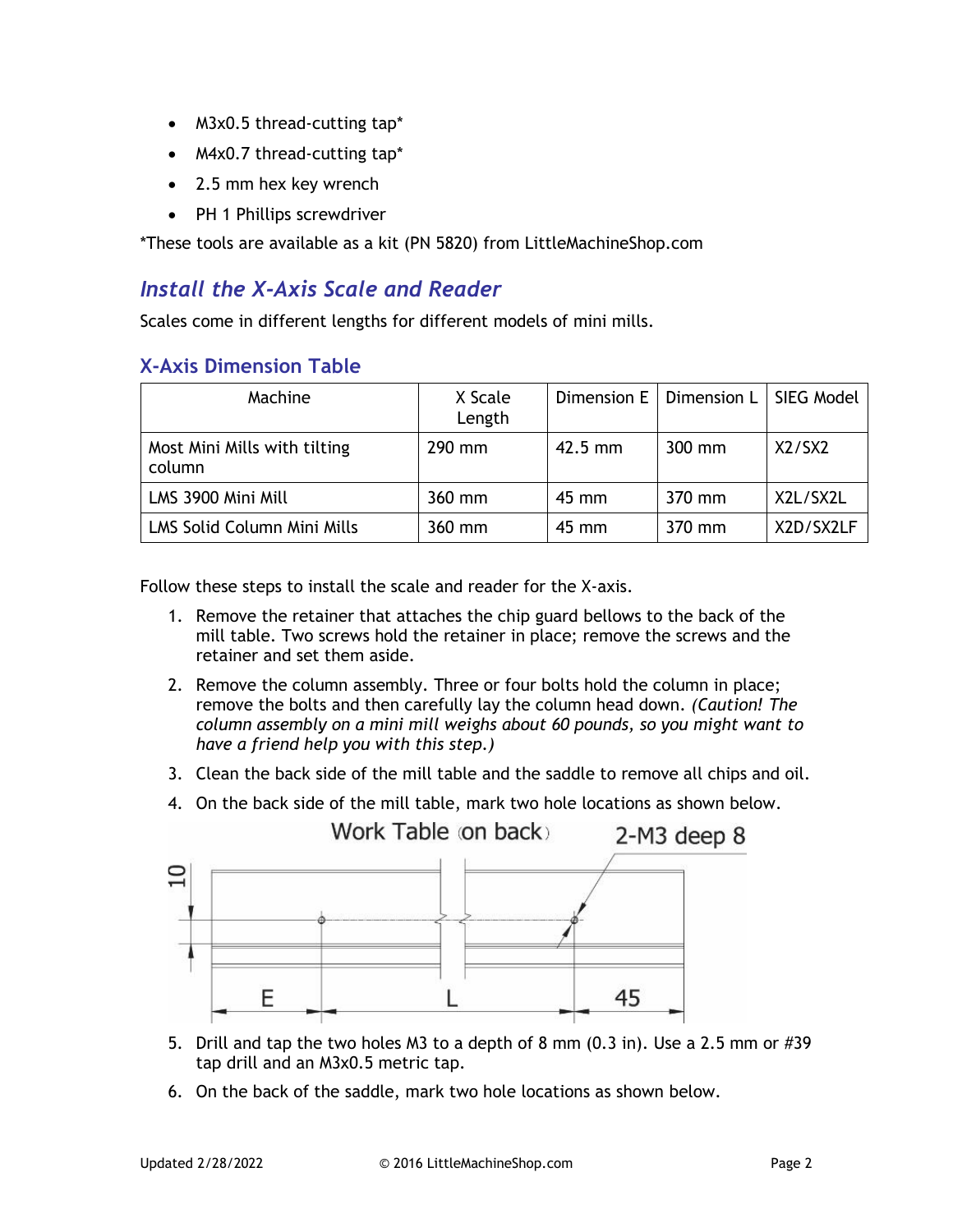

- 7. Drill and tap the two holes M4 to a depth of 8 mm (0.3 in). Use a 3.3 mm or #30 tap drill and an M4x0.7 metric tap.
- 8. Use two M3x10 pan head screws to attach the magnetic scale to the back of the mill table.
- 9. Install the X-Axis scale using two M3x10 socket head cap screws.
- 10. Install the X-axis read head with a spacer and bracket as shown in the drawing below using 2 M4x20 socket head cap screws.



# *Install the Y-Axis Scale and Reader*

Scales come in different lengths for different mini mills.

#### **Y-Axis Dimension Table**

| Machine | Y Scale | Dimension | Dimension | SIEG Model |
|---------|---------|-----------|-----------|------------|
|         | Length  |           |           |            |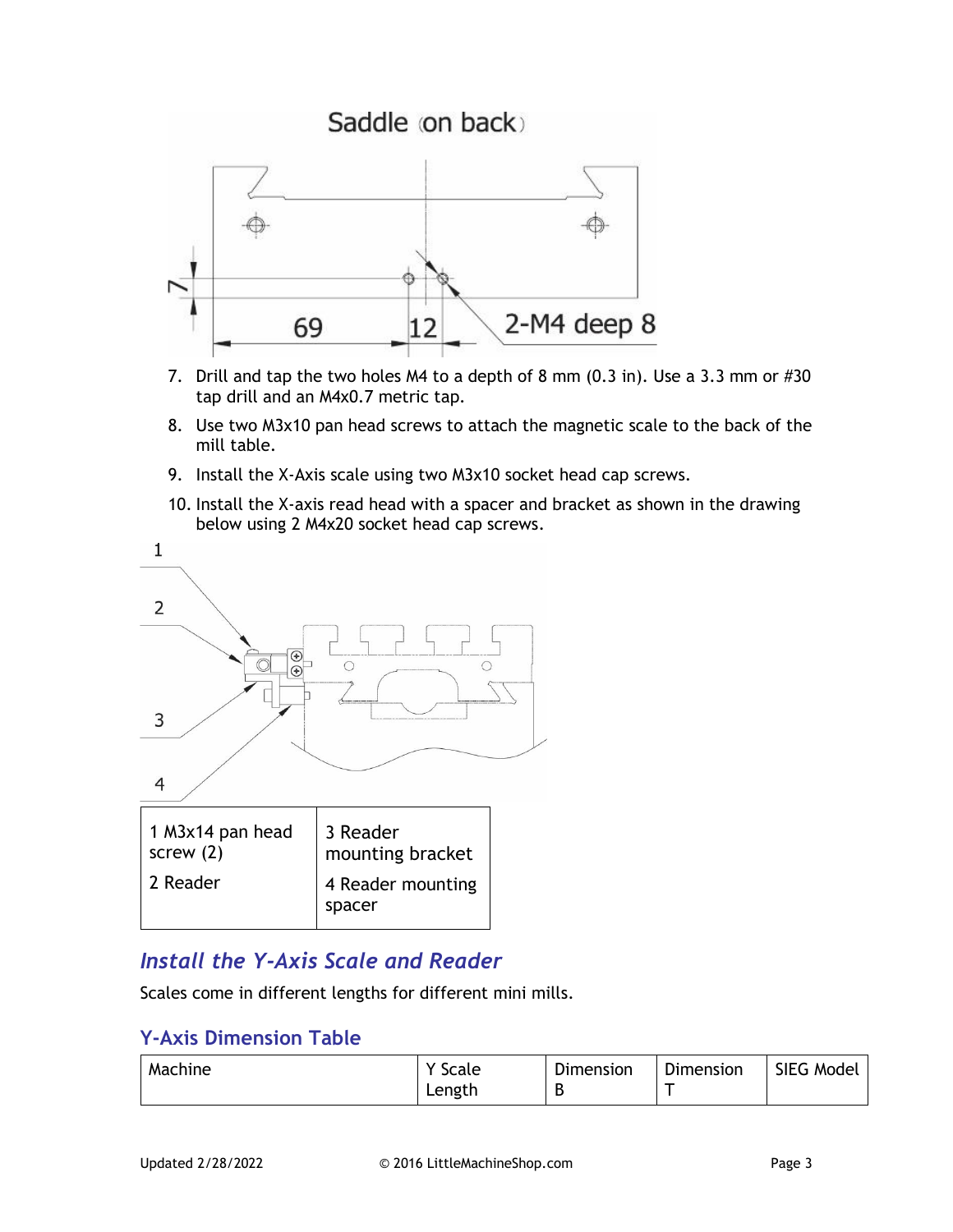| Most Mini Mills with tilting<br>column | $160$ mm | $129.5 \text{ mm}$ | $53 \text{ mm}$ | X2/SX2    |
|----------------------------------------|----------|--------------------|-----------------|-----------|
| LMS 3900 Mini Mill                     | $200$ mm | $158$ mm           | $80 \text{ mm}$ | X2L/SX2L  |
| <b>LMS Solid Column Mini Mills</b>     | $200$ mm | $158$ mm           | $80 \text{ mm}$ | X2D/SX2LF |

Follow these steps to install the scale and reader for the Y-axis.

1. On the left side of the saddle, mark two hole locations as shown below. Saddle (on left)



- 2. Drill and tap the two holes M4 to a depth of 8 mm (0.3 in). Use a 3.3 mm or #30 tap drill and an M4x0.7 metric tap.
- 3. On the left side of the machine base, mark two hole locations as shown below.



- 4. Drill and tap the two holes M4 to a depth of 8 mm (0.3 in). Use a 3.3 mm or #30 tap drill and an M4x0.7 metric tap.
- 5. Install the scale extender using two M4x10 socket head cap screws.
- 6. Install the Y-axis scale onto the scale extender using two M3x10 Phillips head screws.
- 7. Install the Y-axis read head using the studs, nuts, and reader mounting bracket as shown in the drawing below.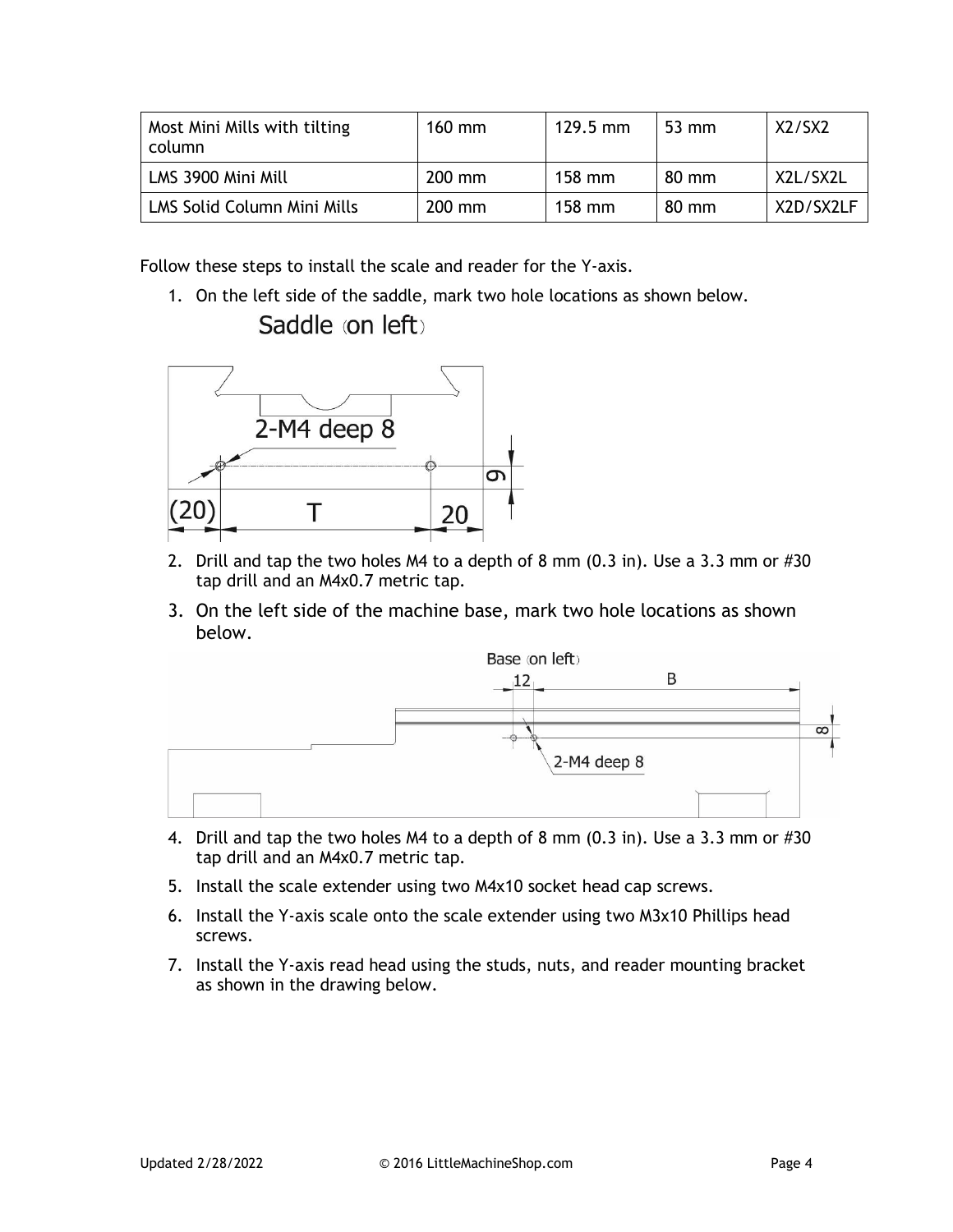

### *Install the Z-Axis Scale and Reader*

Scales come in different lengths for different model mini mills.

#### **Z-Axis Dimension Table**

| Machine                                                | Z Scale<br>Length | Dimension | Dimension | <b>SIEG</b><br>Model |
|--------------------------------------------------------|-------------------|-----------|-----------|----------------------|
| Most Mini Mills with tilting column                    | 240 mm            | 250 mm    | $110$ mm  | X2/SX2               |
| LMS 3900 Mini Mill                                     | 240 mm            | 250 mm    | $110$ mm  | X2L/SX2L             |
| LMS Solid Column Mini Mills including<br>3960 and 3990 | 320 mm            | 330 mm    | 75 mm     | X2D/SX2LF            |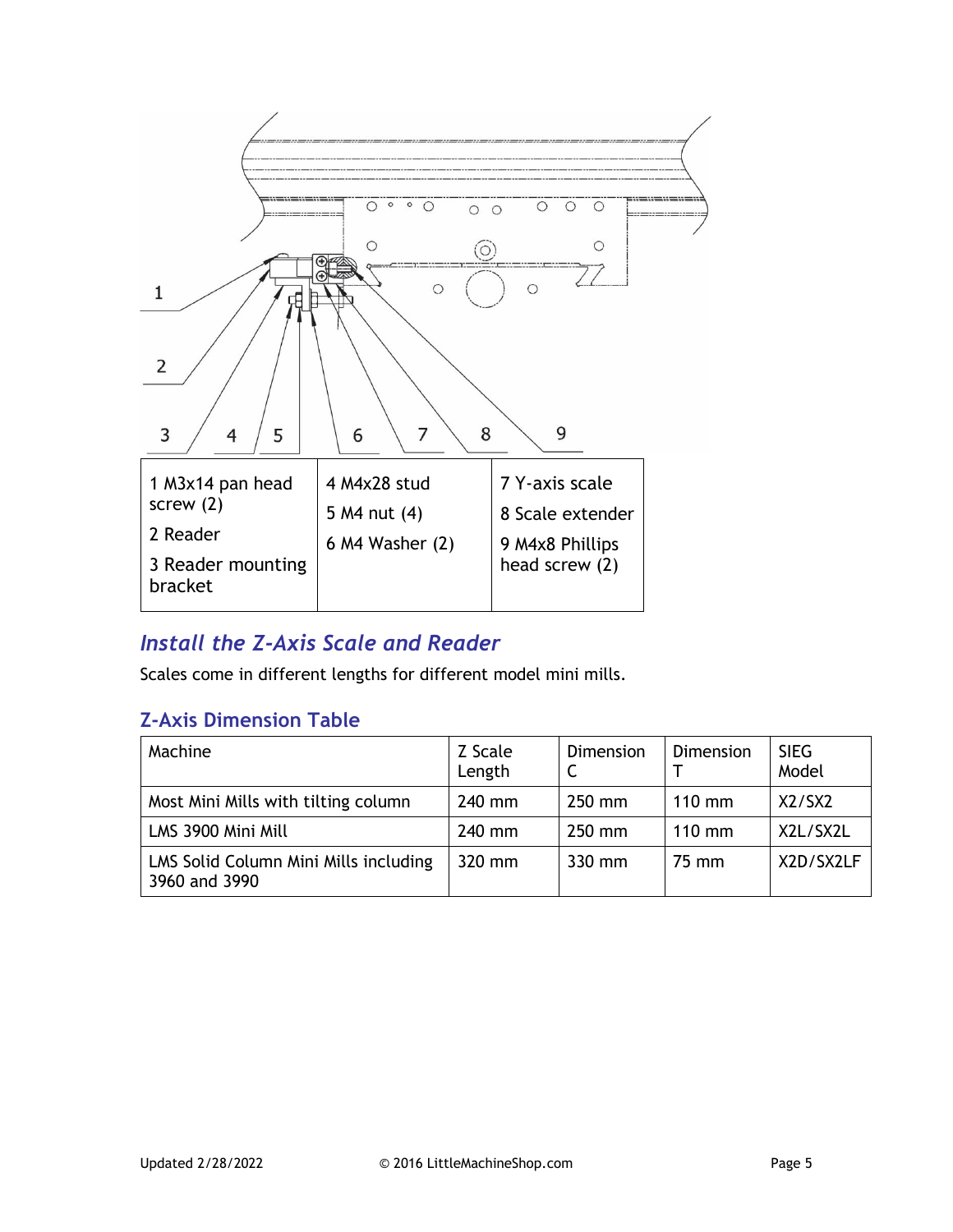Follow these steps to install the scale and reader for the X-axis.

1. On the right side of the column, mark two hole locations as shown at the right.

Column (on right)

2. Drill and tap the two holes M3 to a depth of 8 mm (0.3 in). Use a 2.5 mm or #39 tap drill and an M3x0.5 metric tap.



- 1. On the right side of the head assembly, mark two hole locations as shown at the right.
- 2. Drill and tap the two holes M4 to a depth of 8 mm (0.3 in). Use a 3.3 mm or #30 tap drill and an M4x0.7 metric tap.

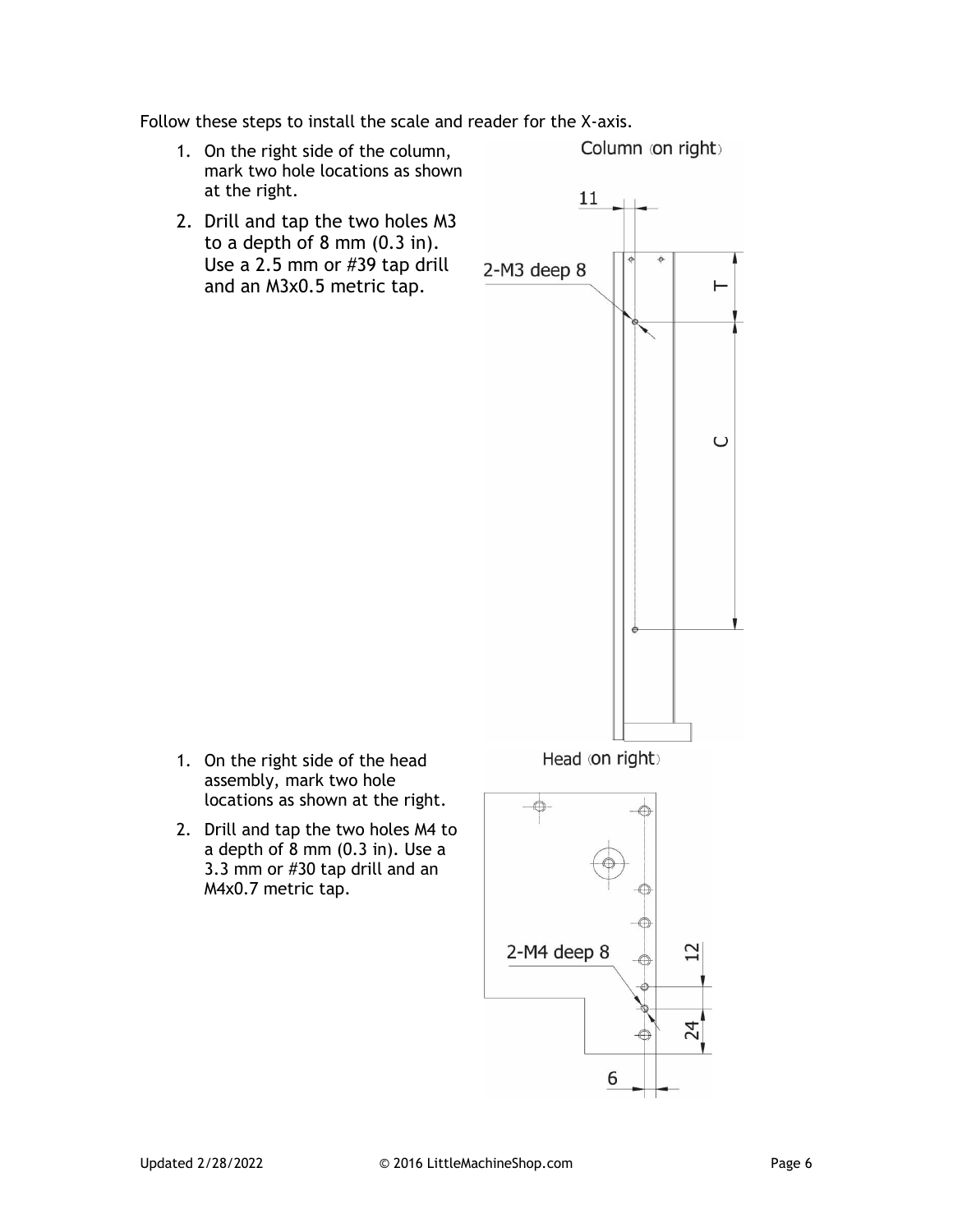- 3. Install the Z-axis scale using two M3x10 socket head cap screws.
- 4. Install the Z-axis read head using a reader mounting spacer, reader mounting bracket and two M4x20 socket head cap screws as shown in the drawing below.

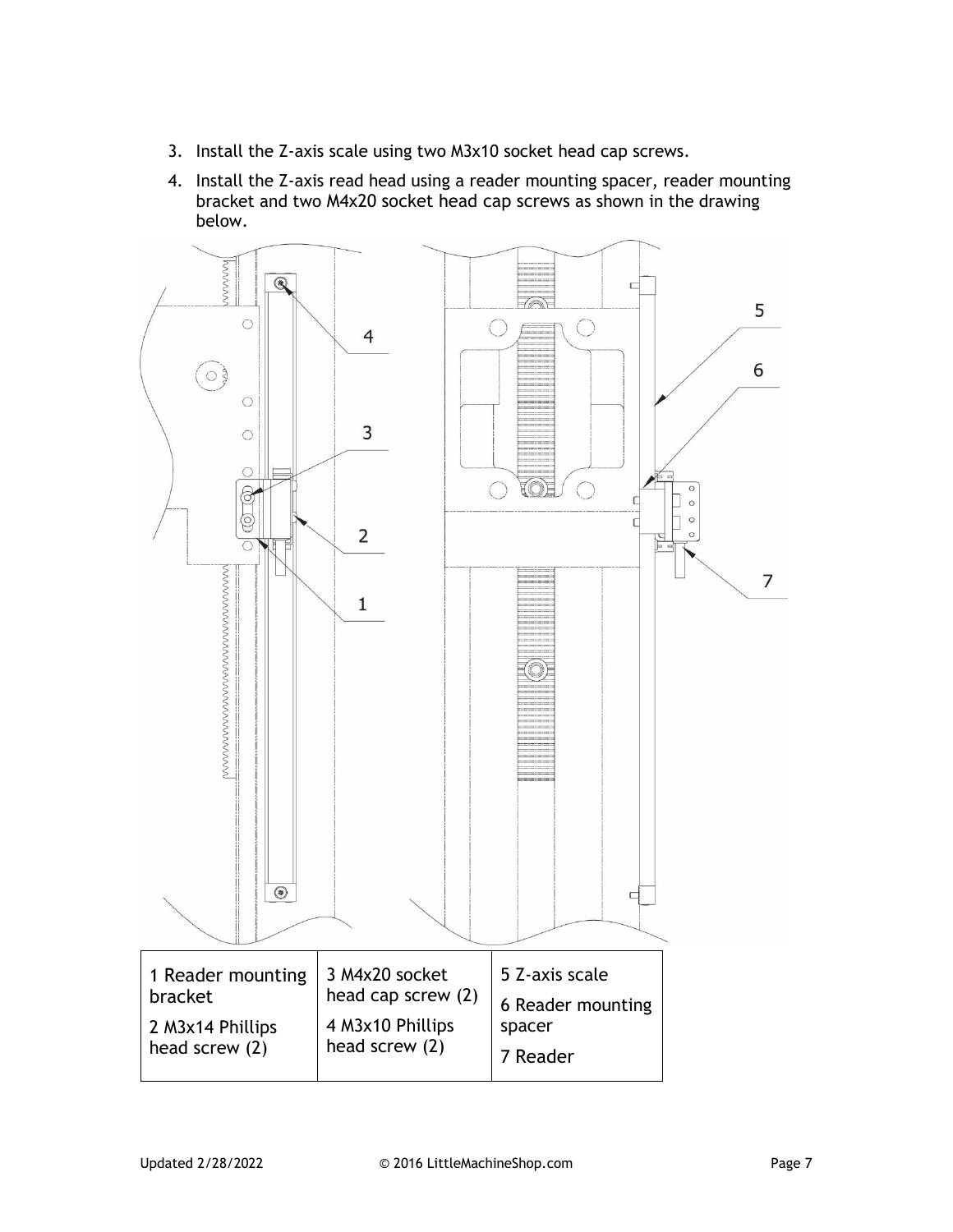### *Adjusting the Read Heads*

Adjust the DRO read heads so that the chip plows touch the stainless strip, but the reader head is clear of it.



# *Connecting the Bluetooth transceiver*

1. Use a small straight screwdriver to open the Bluetooth transceiver. Use both corner slots to open it.

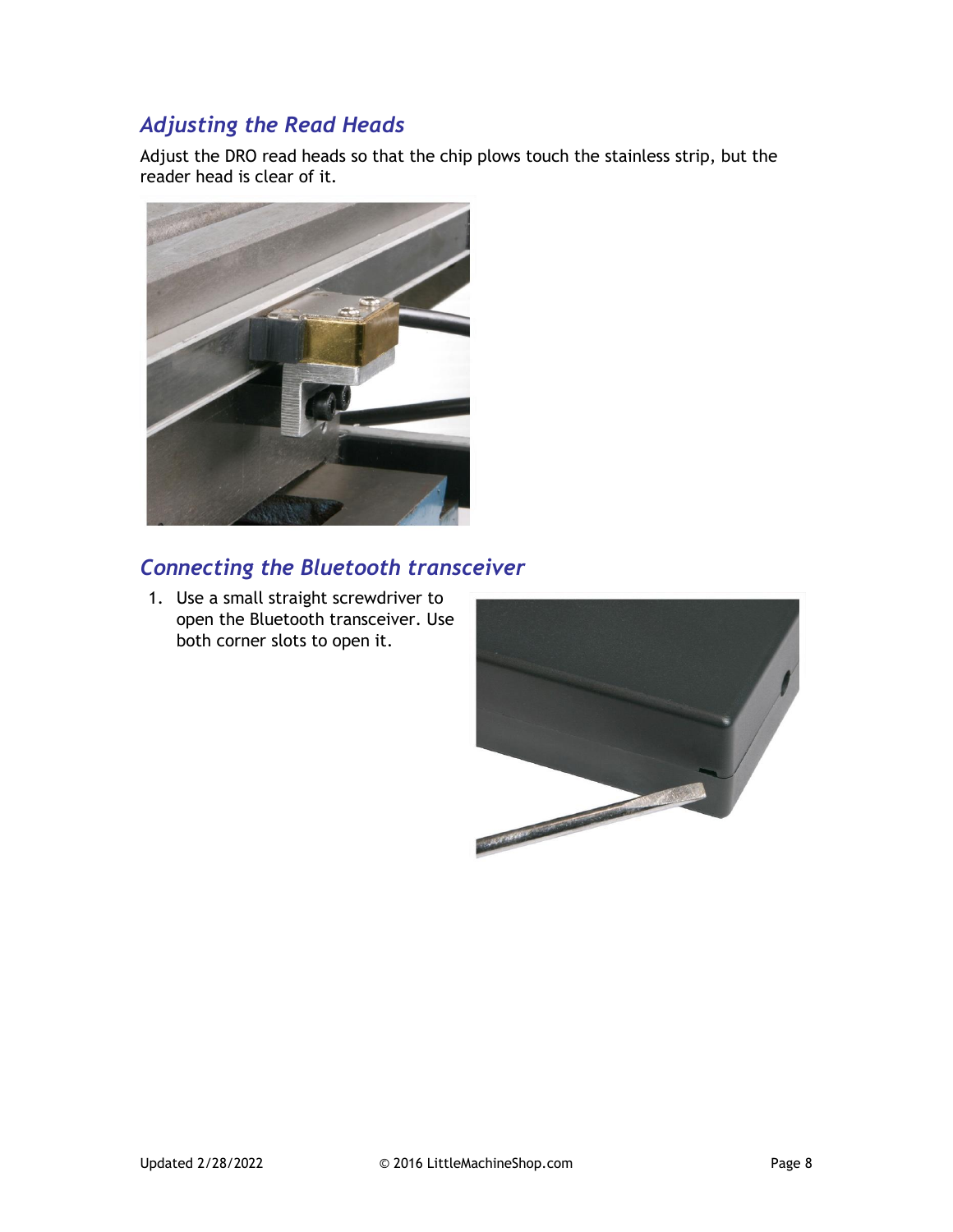2. Identify the connector for each axis. Remove the green plug from each one.

3. Install a green plug on the wire from each read head. With the screw heads up, the colors, from left to right are:

Red White Yellow Brown Gray

Double check each wire to ensure that the wires are in the correct order and that the screw terminals are secure.

**Chris' Tip:** You can shorten the wires if that makes sense for your installation. It's good practice to tin (apply a bit of solder to) the bare wire ends. Be sure to leave enough length for full travel of your machine.